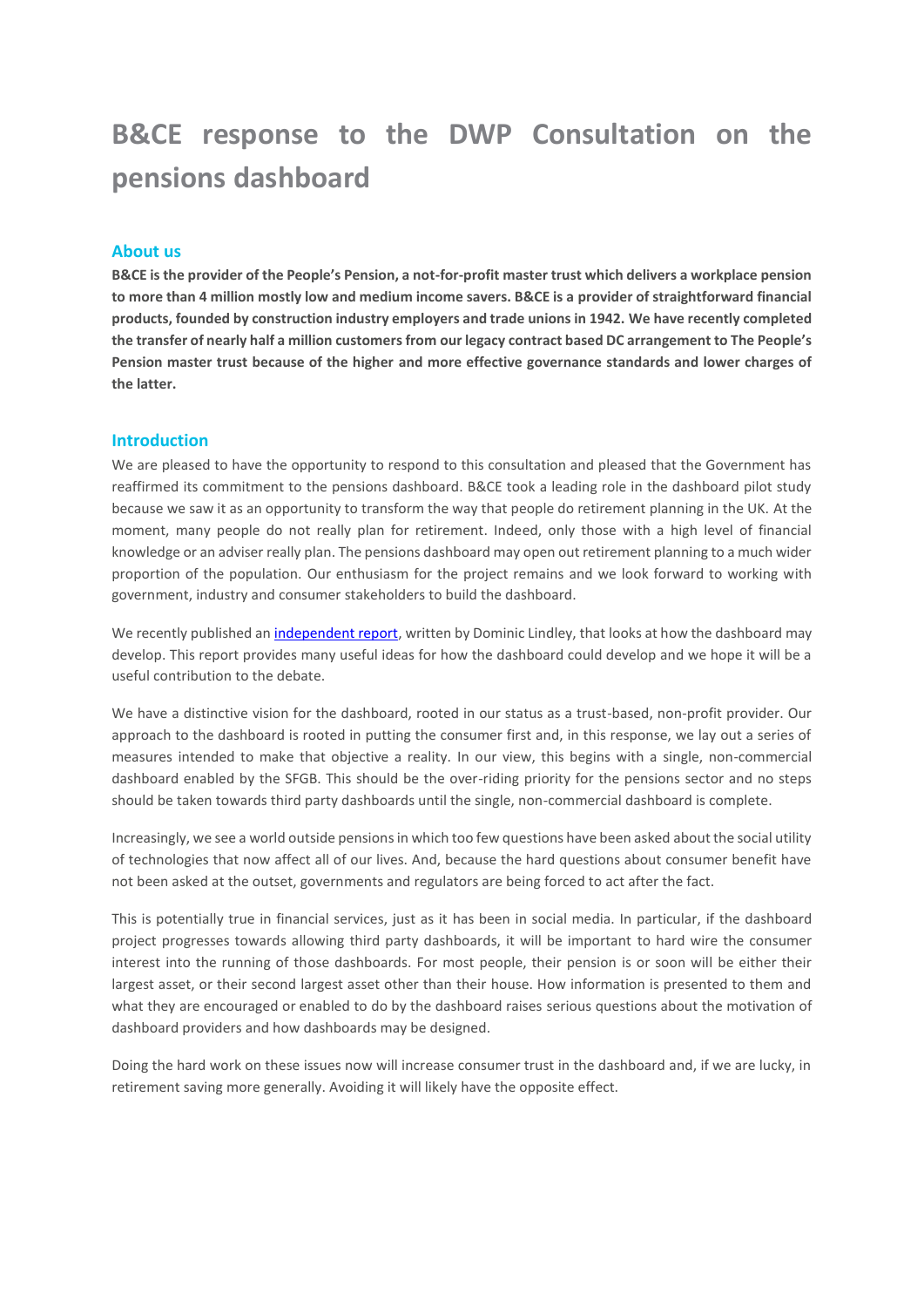#### **Our approach to the consultation**

We see the dashboard as raising a series of technical and consumer protection questions. In this response we look at both: we broadly support the technical conclusions of the feasibility study but we believe much more thought needs to be given to making sure dashboards benefit and protect consumers if the project evolves beyond the initial non-commercial dashboard. In the first section of the response we make a series of points about the dashboard project. In the second we answer the questions asked in the consultation paper.

#### **The feasibility study makes a sensible technical case**

We see the feasibility study as having settled the main technical questions. There should be a single, noncommercial dashboard to which all providers and schemes should be compelled to send data on request. There should be a single pension finder service as the finder service has many of the characteristics of a natural monopoly. The main technical priority is ensuring that there is a fit for purpose and future proofed data standard for communication of pensions information between schemes and the dashboard. We see the ABI pilot API as a good starting point but note that it excludes important issues like charges. The final data standard will need to be more complete and will also need the capacity to evolve.

As a leading master trust, the People's Pension will be ready to submit data to a voluntary beta version of the dashboard within six to nine months of the finalisation of a data standard and other associated technical requirements. Otherwise, we see the timetable for compulsion as being driven as much by likely legislative timetables as by the ability of the industry to comply.

#### **Phasing the project makes sense**

Our recent report, commissioned from independent expert Dominic Lindley, suggested that the dashboard project should be divided into three phases. In the first, the SFGB and industry should develop a single, noncommercial dashboard. Once this is complete, it may make sense to move to a second phase and develop the regulations allowing third party dashboards. Increasingly, it will be possible to integrate dashboards with other elements of people's online financial lives. As such, we anticipate a third phase where dashboards begin to connect to initiatives like online banking.

It is important, though, that the initial focus is on the delivery of a non-commercial dashboard by industry and the SFGB to the exclusion of other objectives. Attempting to deliver this dashboard and move to the second phase of third party dashboards at the same time risks the compromise of both objectives. It would be more sensible to treat each phase of the project as a separate entity and work on them sequentially. This will avoid the division of resources between different phases. It will also avoid any temptation not to adequately resource the development of regulations for third party dashboards. This is particularly important if the consumer interest is to be adequately protected.

#### **Completeness matters**

Box 1 shows the breakdown of UK pension entitlements. While estimates of funded pensions vary somewhat between the ONS estimate of DB entitlements and the FCA's estimate in their recent sector view, it is unambiguously clear that HM Government is the UK's largest pension provider. The state's total pension liabilities and assets comprise a mixture of funded and unfunded DB and also the state pension. Unfunded liabilities alone total £4tn of state pension entitlements and just under £1bn of public sector DB entitlement – about five eighths of the UK's total pension entitlements.

*Box 1: counting UK pension entitlements*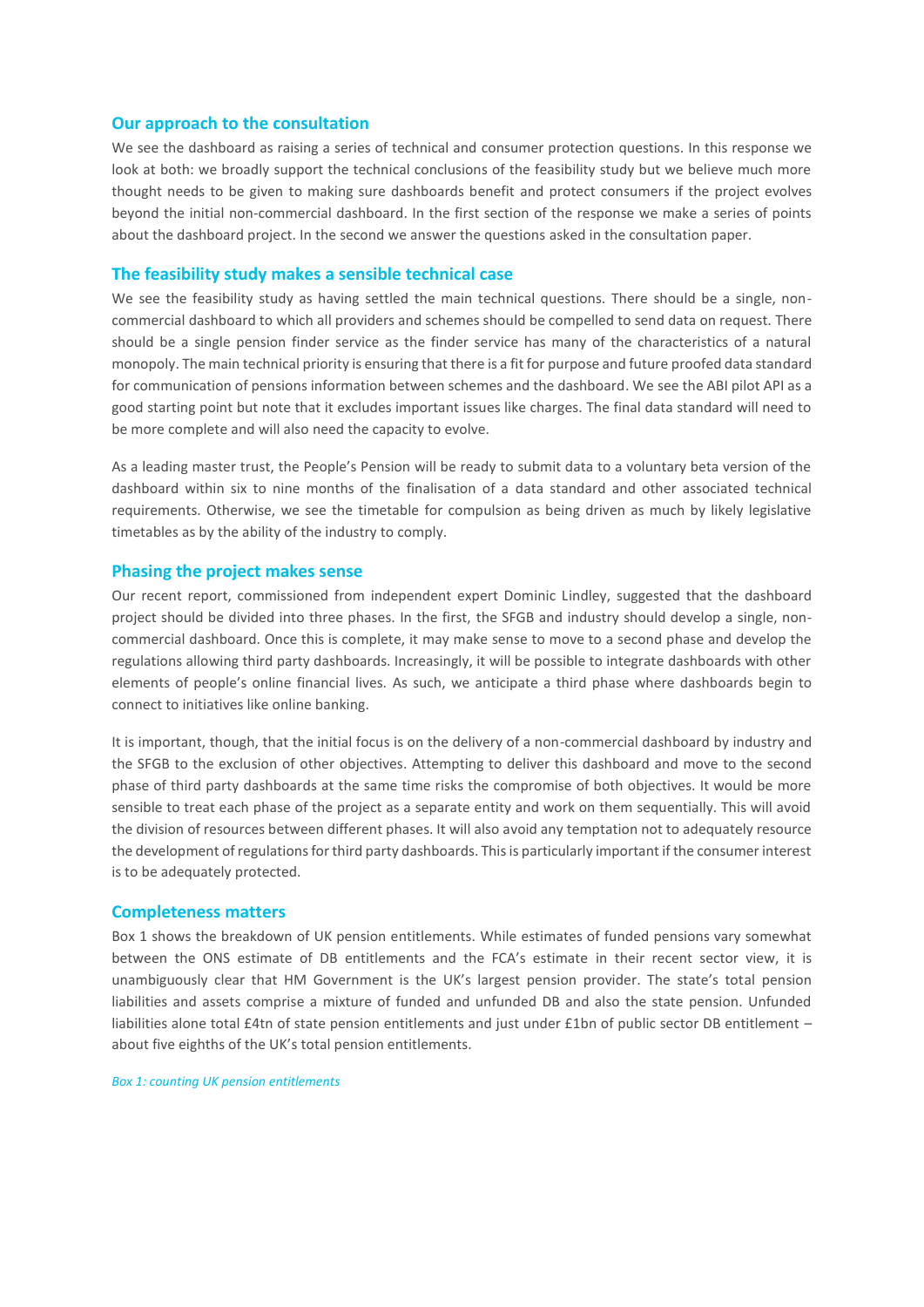According to ONS, as at 2015 there were c. £7.6tn of pension entitlements in the UK pensions system<sup>1</sup>. This represents a combination of funded DB and DC entitlements and unfunded DB and state pension entitlements. Of this, c. £4tn represents the state pension and c. £2.3tn funded DB and DC pensions. Unfunded public sector DB accounted for £913bn in accrued entitlements.

The FCA's sector review uses an estimate for funded workplace pensions that is slightly lower £2tn rather than £2.3tn<sup>2</sup>. Of this, approximately £172bn of this relates to contract-based workplace pensions and £1.7tn relates to trust-based DC and DB. Clearly the majority of this is DB entitlements. Broadridge estimate the size of trust-based workplace pensions at £176bn, of which £12bn is held in master trusts.

The FCA further estimate that there is c. £420bn in non-workplace pensions, of which the bulk is in SIPP. This gives a total size for contract-based DC of £600bn. This suggests, assuming we use the lower FCA estimate rather than the higher ONS estimate, that contract-based DC accounts for roughly a quarter of funded pension entitlements and trust-based pensions account for roughly three quarters. Furthermore, it is clear that with c. £5tn in accrued entitlements, the UK government is by some distance the largest pension provider in the UK.

In terms of the growth of DC, Broadridge estimate workplace DC totalling £871bn by 2026. This is made up of £366 in contract-based pensions, £306bn in master trusts and £199bn in single employer occupational schemes. The bulk of the future growth, therefore, is forecast to occur within the trust-based sector.

Without public sector and state pensions shown in the same manner as funded second and third pillar pensions, the dashboard will at best be partial and at worst, misleading. The state pension in particular should be a high priority for inclusion in the pensions dashboard at the earliest opportunity.

#### **The dashboard should be about income, not capital**

In the first instance we think that the pensions dashboard should simply show people's pension entitlements. This is so that we can get a dashboard operational as quickly as possible. We think, though that the dashboard will need to evolve quickly to show income rather than capital.

PLSA research shows that 84 per cent of people want an income from their pension<sup>3</sup>. It is also likely that is what they will need and this will not vary much depending on whether they have DB or whether they need to augment their state pension entitlement with an income drawn from a DC pot. We accept that there has been a recent trend for the liquidation of small DC pots since the pension freedoms but see this as likely to peter out as DC becomes a more important part of the UK retirement mix and people come to depend on DC more as a source of income. For this reason, we think the dashboard should show projected income rather than capital accrued as soon as is possible. It is what people say they want and what they need.

We are also concerned to avoid two pitfalls. The first is that showing a CETV as the primary illustration of DB entitlement may inadvertently encourage people to transfer inappropriately. The second is that showing a DC pot of, say £50,000 might suggest to people that they are on track for a better funded retirement than they actually are. While £50,000 is a large and potentially lifechanging lump sum, it will likely not provide a generous income in retirement. It is important that people are directly confronted with that reality when using the dashboard.

1

<sup>1&</sup>lt;sub>[https://www.ons.gov.uk/economy/nationalaccounts/uksectoraccounts/articles/pensionsinthenationalaccountsafullerpictureoftheuksfun](https://www.ons.gov.uk/economy/nationalaccounts/uksectoraccounts/articles/pensionsinthenationalaccountsafullerpictureoftheuksfundedandunfundedpensionobligations/2010to2015)</sub> [dedandunfundedpensionobligations/2010to2015](https://www.ons.gov.uk/economy/nationalaccounts/uksectoraccounts/articles/pensionsinthenationalaccountsafullerpictureoftheuksfundedandunfundedpensionobligations/2010to2015)

<sup>2</sup> <https://www.fca.org.uk/publication/corporate/sector-views-january-2019.pdf>

<sup>3</sup> <https://www.plsa.co.uk/portals/0/Documents/0442-Understanding-Retirement-Wave-2-Interim-Report%20v2.pdf>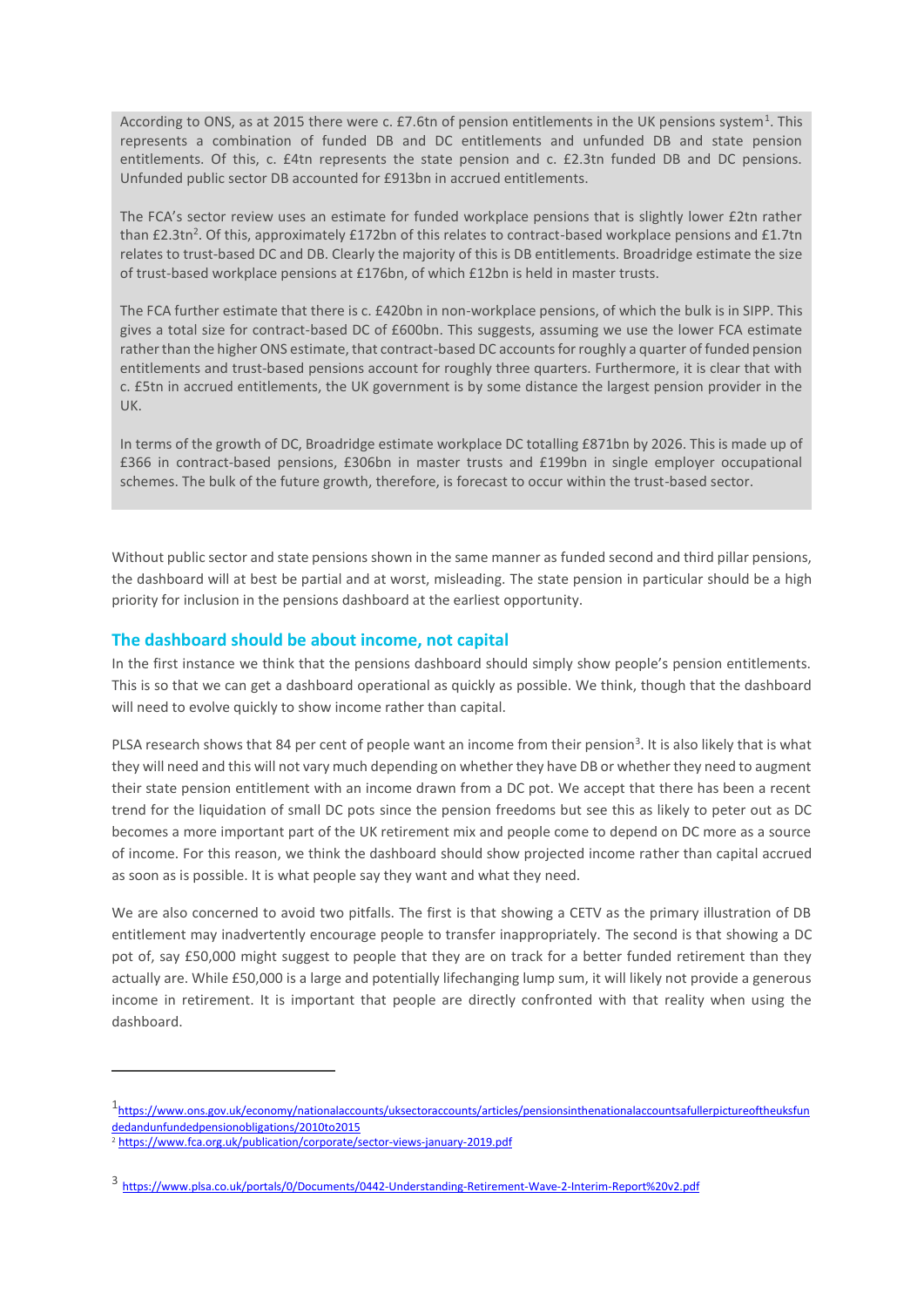Of course it would not be ethical to conceal these figures from people but they should not be the first thing that people see on using the dashboard.

## **In respect of funded pensions, the dashboard is mainly about the presentation of occupational pensions**

Box 1 also shows that the split between trust and contract-based assets is roughly 75 per cent, 25 per cent trust to contract. Furthermore, most of the growth in workplace DC is forecast to come in the trust based sector: predominantly master trusts driven by the success of automatic enrolment but also in single employer DC as well.

This means that most savers and most future savers will primarily hold trust based assets. The trust based ethos is different to both the ethos of provision and regulation of contract based pensions. Exposing assets that have been accrued under one pensions regime to a pensions regime that places quite different responsibilities on the consumer seems to us to be a serious potential source of trouble. Given that the bulk of current and future assets on the dashboard are likely to be trust based, it seems to us that the trust based ethos should predominate. We think this has implications for the regulation of the dashboard, that we lay out below. We also think that it has implications for the kinds of legal duties that should be placed on operators of third party dashboards.

In this context, we think that the assumption that the FCA should lead the regulation of the dashboard should be challenged. It is not clear why, with the majority of both current assets and likely growth outside of the FCA's regulatory perimeter that it should be the FCA that leads on dashboard. We see a stronger role for TPR as the lead regulator for dashboard as desirable and see this as important to the trust-based ethos predominating on the dashboard. We note that TPR has recently had a leading role in the successful roll out of automatic enrolment and can therefore demonstrate success in the management of complex phased projects. We think that something similar will also be said in time of TPR's approach to the authorisation of master trusts.

That does not mean we see no role for the FCA. Indeed, regulatory co-operation will be important to the success of the project. But we feel that the assumption that the FCA should lead is not borne out by an analysis of where funded pension assets are really held.

## **There should be a legal duty on third party dashboard providers to put the consumer interest first**

Pensions work best when the interests of providers and savers are aligned. This is why most pensions provision in the UK is trust rather than contract based. It is also why many countries, including the USA, mandate that there be a fiduciary safeguarding the interests of the saver in workplace retirement saving. Aligning the interest of the saver with the interest of the provider either through statute or common law, or a combination of the two, is clearly the most powerful way that the interests of the saver can be put first. Of course, this approach is not infallible, but it makes higher quality pension provision more likely.

We think it is a mistake to allow economic incentives to push providers to behave one way and then to attempt to constrain that behaviour with rules that try and constrain business conduct. It is increasingly clear that this approach has not been effective in safeguarding consumers of workplace pensions and further note that it has been the DWP through legislation, rather than the FCA through COBS, that has tackled high charges and unfair charge structures in workplace pensions.

In our view, these principles apply as much to engagement tools like the dashboard as they do to the nuts and bolts of running pension schemes. It would be theoretically possible to present information on a dashboard in a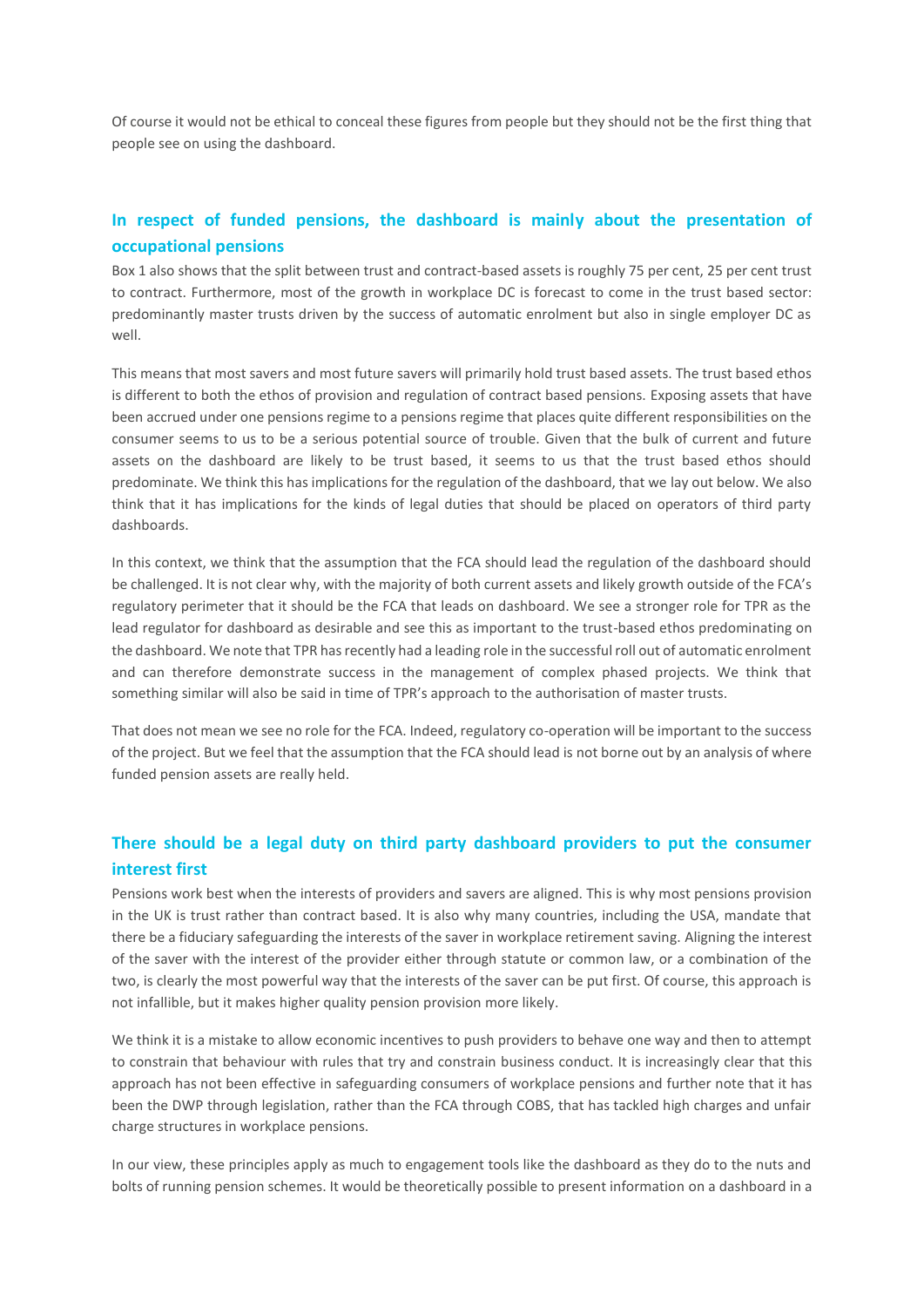way that encourages certain sorts of consumer behaviour. For example, presenting DB entitlement as a CETV rather than an income figure could be seen as making a transfer seem more attractive. Presenting that CETV next to information about how to transact and linking to a site to begin the process might bias a customer decision even further.

Attempting to write conduct-based rules to control all the permutations of the kind of customer journey outlined above seems to us to be extremely difficult, if not impossible. We think that when thinking about how to regulate dashboards in the consumer interest, DWP should look upstream from behaviour and look at culture. We see statute as a powerful tool for affecting provider culture and hence behaviour and think that it can be used in two ways in this context.

First, it is common for NDPBs to have objectives set in statute. This is the case for the SFGB and we think should also be the case for any dashboard implementation body. Either the SFGB should have its statutory objectives amended to make it clear that it should design and run the dashboard in the interests of consumers of the dashboard or similar objectives should be written for the implementation body. Furthermore, the steering group terms of reference should make it clear that the purpose of the dashboard project is to serve the consumer and that the design, development and future regulation of the dashboard should take place in the best interests of the consumer.

Second, when the non-commercial dashboard is complete and work progresses to multiple dashboards, there should be a new statutory duty placed on bodies authorised to operate pensions dashboards. Our proposed model here is the duty on trustees to invest in the best interests of members and beneficiaries in the 2005 investment regulations. We think that placing a clear, justiciable, duty on dashboard operators would send a message about who the dashboard project should benefit and establish an accountability mechanism in one stroke.

Some may argue that this is incompatible with the duties that companies have to their shareholders under company law and that a legal duty to put consumers' interests first is therefore not possible. This argument does not stand up to close scrutiny as many profit making providers, including insurance companies, operate tied master trusts that are subject to the very legal duties on which we have modelled our proposal. Given the substantial similarity of the current and proposed arrangements, we are confident that duties under company law pose no further barrier to our proposal than legal duties that already exist for tied master trusts.

As with any policy tool, this would not guarantee success. It would need to be augmented with further rules and guidance. But it would create a more likely basis for dashboards that operate as tools for consumer benefit than would otherwise be the case.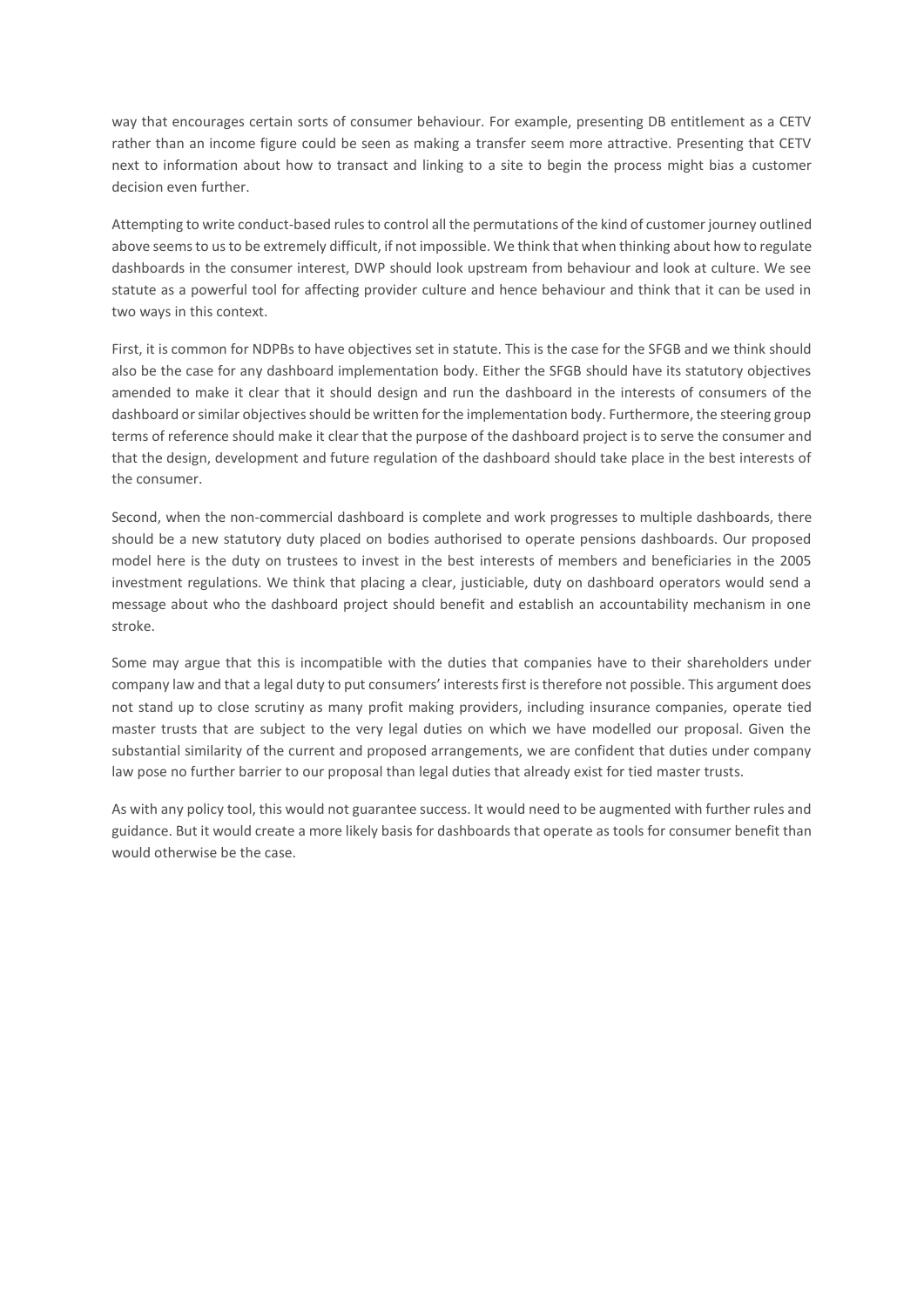## **Consultation questions**

#### **Wider benefits of a dashboard**

## **I. What are the potential costs and benefits of dashboards for: a) individuals or members?; b) your business (or different elements within it)?**

We feel that there are potential benefits to both savers and also to pension schemes. As a non-profit provider, we also feel that benefits to schemes are also potentially benefits to members as all of our revenue derives ultimately from member borne charges.

We have produced an infographic, reproduced in Annex A, that shows the main benefits of the pensions dashboard. This shows how the dashboard may benefit savers and pension schemes through:

- Improving engagement: the dashboard will be a place where people will be able to get the full picture of their retirement savings including state the pension. This will encourage ownership – like logging on to check a bank account.
- Improving limited understanding: the dashboard will help make pensions real for people by showing them what entitlements they have and where they are in a simple format.
- Dealing with "lack of time": the dashboard will be a "one stop shop" for engaging with pensions, rather than having to deal with multiple pension providers.
- Providing guidance: as a central hub for understanding an individual's pension entitlements, it will be the best site on which to offer guidance.
- Aiding scheme communications: the dashboard will be a "one stop shop" and the natural site where people will be able to update their details and communications preferences. It should align with industry best practice and be written in clear language.
- Aiding transparency: the dashboard should standardise the disclosure of charges and transaction costs allowing people to compare providers
- Finding lost pensions: compulsion should mean that people will be able to see all their pension entitlements online.
- Addressing pot fragmentation: the dashboard should show at a glance what pension entitlements people have and where they have them. This should facilitate consolidation.

We also feel that there might be opportunities through the dashboard to reduce the communications overhead paid by pension schemes. This matters as the cost of scheme communications is borne by the saver through charges. If thing can be done in a more effective or cheaper manner through the dashboard then it will make sense to migrate the communications overhead to the dashboard over time. These arguments apply mainly to DC but, with the adoption of IORP II will increasingly apply to DB pensions with the requirement to issue annual statements to all members, including deferred members.

It is important that the compliance overhead is considered in its totality. The cost of complying with the dashboard requirements is likely to be significant and will add to the current overhead. Any means of reducing the overhead by discharging obligations through the dashboard that does not compromise service to consumers should be considered.

## **Architecture, data and security**

**II. Do you agree with: a) our key findings on our proposed architectural elements; and b) our proposed architectural design principles? If not, please explain why.**  Yes.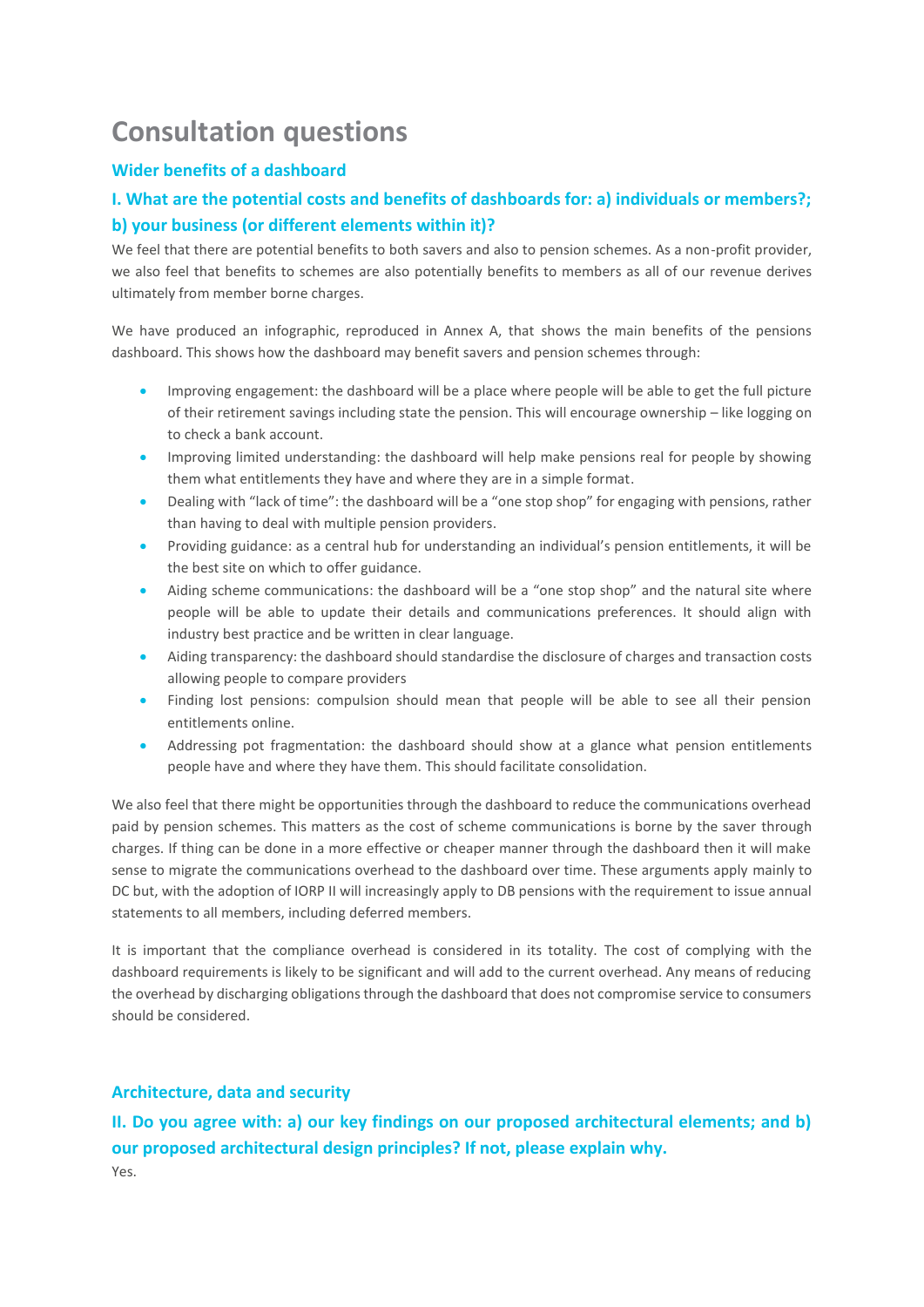#### **Providing a complete picture**

## **III. Is a legislative framework that compels pension providers to participate the best way to deliver dashboards within a reasonable timeframe?**

Yes. We think compulsion is an essential element of any dashboard. Without compulsion it will not be possible to gain a complete picture of individuals' pension entitlement. As our recent policy paper showed, it will be hard to achieve this without compulsion.

## **IV. Do you agree that all Small Self-Administered Schemes (SSAS) and Executive Pension Plans (EPP) should be exempt from compulsion, although they should be allowed to participate on a voluntary basis?**

No. We think that compulsion is essential to the completeness of the dashboard. There will, though, need to be a detailed conversation about the security of the dashboard against scams. While the majority of SSAS are legitimate, a minority pose a security risk and should be excluded from the system. There is a need for further thought on this issue.

## **V. Are there other categories of pension scheme that should be made exempt, and if so, why?**

No.

#### **Implementing dashboards**

## **VI. Our expectation is that schemes such as Master Trusts will be able to supply data from 2019/20. Is this achievable? Are other scheme types in a position to supply data in this timeframe?**

This is an optimistic timetable for submission of data to a voluntary "beta" dashboard. While master trusts are in a comparatively good position, with many lacking legacy products, the data challenge is significant. At the moment master trust pension schemes are focused almost exclusively on the challenge of authorisation. Once this is complete, remaining schemes will be able to focus on the challenge of the dashboard. In order for master trusts to begin preparing to send data to the dashboard, they will require legal certainty over the relevant details of the dashboard project. That should include a timetable for the compulsory provision of data to the dashboard by all schemes and providers. They will also require certainty over the data standard required such that data can be formatted in a consistent manner. Once that has been achieved we think that master trusts may need six to nine months to push data to the dashboard on a voluntary basis.

We do not think that master trusts should be the sole focus of the initial phase. Other schemes used for automatic enrolment should also be in the frame for inclusion in the first wave and for voluntary submission of data to any beta dashboard. Otherwise, the timeline for master trusts to comply on a compulsory basis should be determined by the timetable for data standards and legislation.

## **VII. Do you agree that 3-4 years from the introduction of the first public facing dashboards is a reasonable timeframe for the majority of eligible schemes to be supplying their data to dashboards?**

Yes.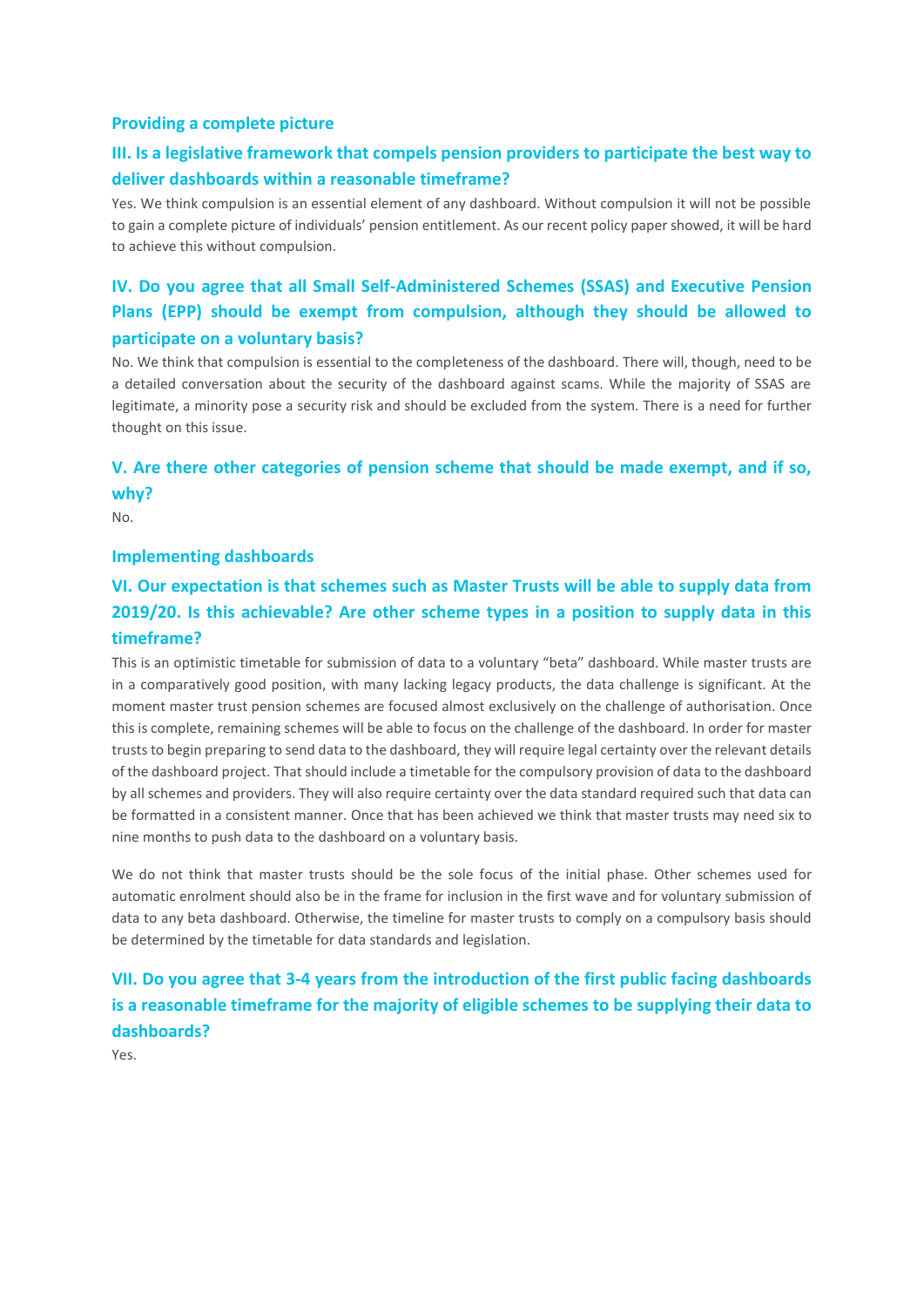**VIII. Are there certain types of information that should not be allowed to feature on dashboards in order to safeguard consumers? If so, why? Are there any other similar risks surrounding information or functionality that should be taken account of by government?** 

We do not believe that there are any categories of information that should be excluded from dashboards. Indeed, the desire to exclude information could be seen as anti-competitive, especially where that information relates to costs and charges.

It is, though, clear that the presentation of information is going to be extremely important. Our recent policy paper made a strong case for ensuring the consistency of information across multiple dashboards in order to guard against incoherence. That will mean, for instance, standardisation of investment assumptions such that different providers' dashboards show identical information. Serious thought should also be given to the way that consolidator schemes are shown on the dashboard and the kinds of regulatory responsibilities they are subject to. In our view, in addition to clearly displaying charges on the dashboard, consideration should be given to extending the charge cap to consolidators.

We also believe that the dashboard should show income rather than capital. Pensions are fundamentally about retirement income and capital may be a misleading figure whether it is a CETV or a DC fund figure. Of course, these figures should not be hidden from people but nor should they be emphasised. Rather they should be contextualised and should not be the first figures that people see.

Finally, we are concerned that some categories of information may bias decision making. Even those with a high level of financial skill may overweight past performance and underweight charges<sup>4</sup>. There needs to be a serious assessment of how information should be presented such that good quality decision making is enabled and providers are not able to game frailties in human decision making in order to market products.

## **IX. Do you agree with a phased approach to building the dashboard service including, for example, that the project starts with a non-commercial dashboard and the service (information, functionality and multiple dashboards) is expanded over time?**

We think that the phasing issue can be subdivided into two separate issues. First, the issue of phasing the development of multiple dashboards. Second, the phasing of schemes onto the dashboard.

In terms of the phasing of the development of the dashboard, we think it is important that a non-commercial dashboard is completed before the issue of multiple dashboards is addressed. That means all schemes phased on to the dashboard by compulsion and with the presence of user support in the form of guidance and tools. All of this should be available to consumers ahead of any consideration or development work on third party dashboards. Of course, the steering group should proceed as though multiple dashboards is an option for the project but this should not detract from the building of the dashboard itself.

Regarding the phasing of schemes onto the dashboard, we think that the initial launch of the dashboard should be strongly influenced by the location of the bulk of the entitlements. Box 1 shows the location of the UK's funded and unfunded pension entitlements and makes it clear that DC remains an important minority of UK pension saving. A dashboard that does not swiftly progress to showing funded and unfunded DB and the state pension is going to be substantially incomplete.

1

<sup>4</sup> <https://academic.oup.com/rfs/article-abstract/23/4/1405/1591053>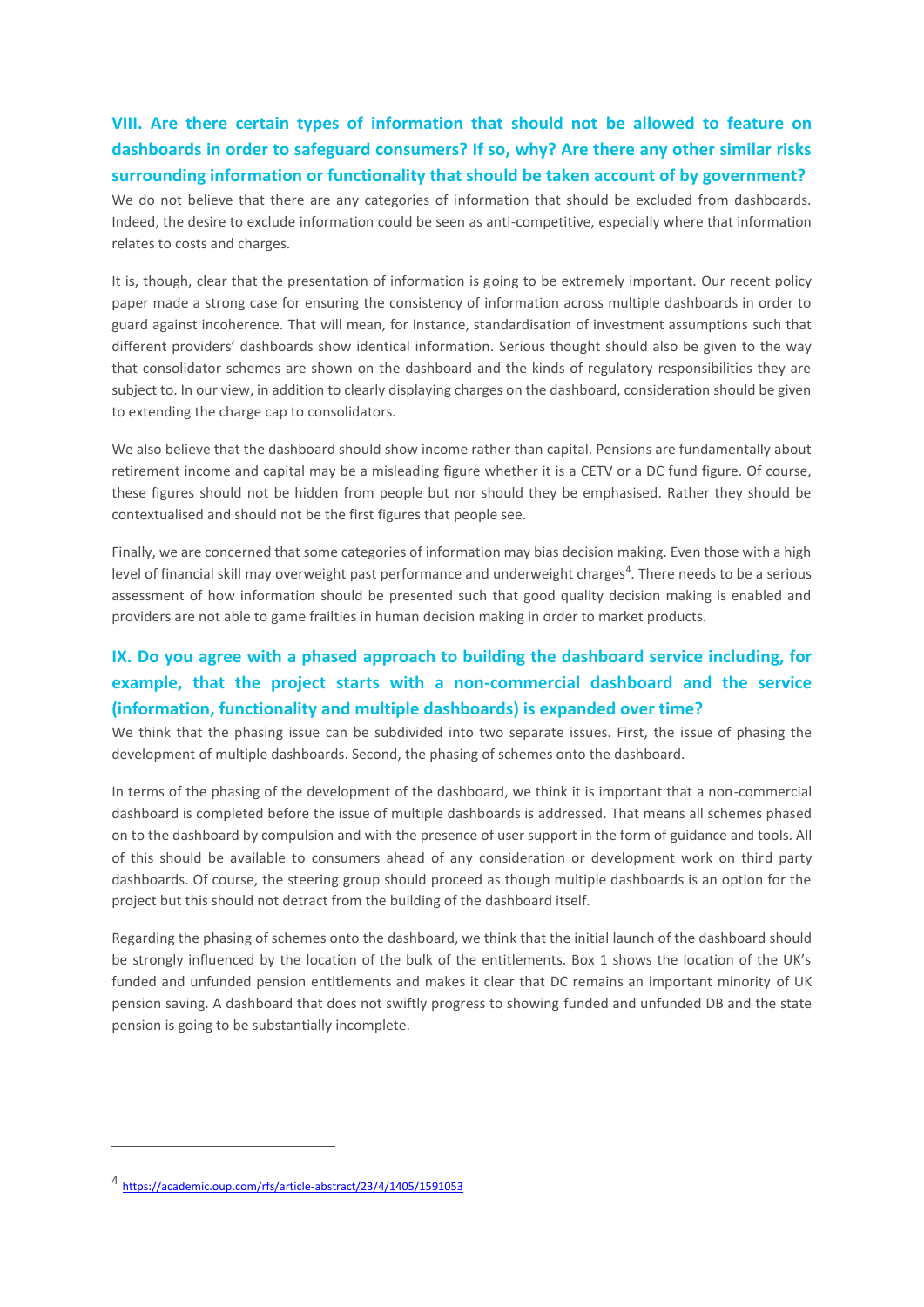## **X. Do you agree that there should be only one Pension Finder Service? If not, how would you describe an alternative approach, what would be the benefits and risks of this model and how would any risks be mitigated?**

We believe the pension finder service (PFS) to have some of the characteristics of a natural monopoly, where a single utility can serve the entire market at a lower total cost than multiple utilities. Given that the only source of funding for the PFS will be savers' funds, it is not in the economic interests of savers for there to be more than one PFS.

The flipside of this is that a single PFS will create a single potential failure point. We see this as a manageable risk.

### **XI. Our assumption is that information and functionality will be covered by existing regulation. Do you agree and if not, what are the additional activities that are not covered***?*

We think this assumption will need to be revisited. While a single non commercial dashboard may not need additional regulation, the regulation of multiple dashboards will require much further thought. This should be the subject of at least one further consultation.

#### **Accessing dashboard services**

## **XII. Do people with protected characteristics, or any customers in vulnerable circumstances, have particular needs for accessing and using dashboard services that should be catered for?**

While c. 90 per cent of the population have ready access to the internet and use it regularly<sup>5</sup>, there are pockets of the population that do not. Those most likely not to use the internet are either older or in manual occupations that do not offer access to the internet at work. We note that pension schemes' communications approaches vary and some large schemes e.g. Warburtons and the Canal and River Trust choose to communicate largely using paper. These pension schemes have sophisticated communication approaches in terms of content but bakers, drivers and people responsible for canal maintenance may not have routine access to the internet at work. Hence paper makes sense as the primary channel.

To some extent, this is an intrinsic problem with access to online services. But the SFGB should give serious thought to how to make the dashboard accessible to those with limited internet access.

In terms of accessibility, the dashboard should reach WCAG level AA and there should be a further version of the dashboard available meeting WCAG level AAA.

#### **Governance**

1

**XIII. The Department has proposed a governance structure which it believes will facilitate industry to develop and deliver a dashboard. Do you agree with this approach? If not, what, if anything, is missing or what workable alternative would you propose which meets the principles set out in this report?** 

We think that there are two angles to the governance of the project. The first is structure. The second is purpose.

<sup>5</sup> [https:t//www.ons.gov.uk/businessindustryandtrade/itandinternetindustry/bulletins/internetusers/2018](https://www.ons.gov.uk/businessindustryandtrade/itandinternetindustry/bulletins/internetusers/2018)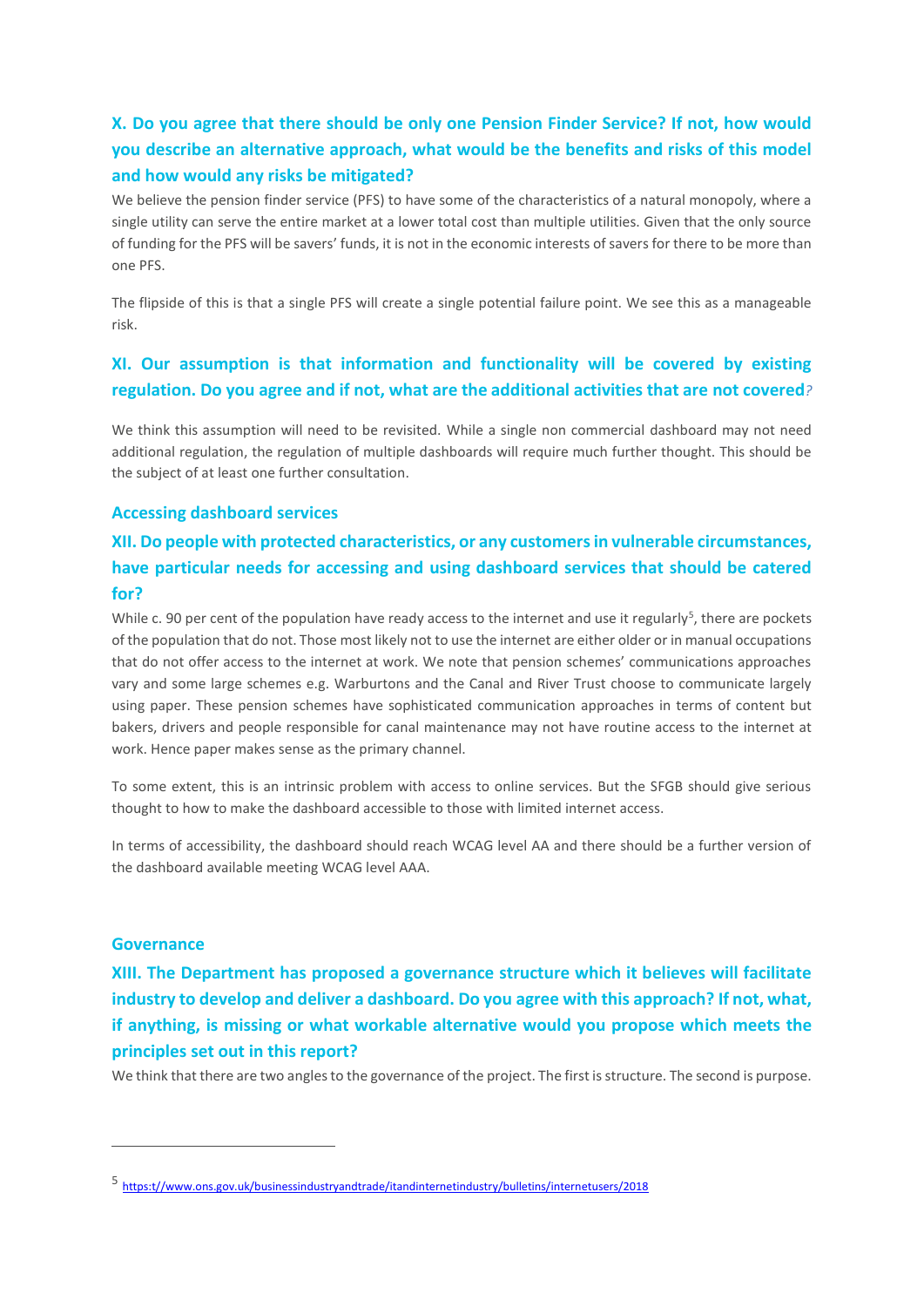We agree that the SFGB should convene a steering group to oversee the project. This steering group will also need a number of working groups below it to advise it on technical matters and conduct the detailed work the project will require. The project will also require an extensive secretariat function within the SFGB/DWP as well as procurement resource to buy the components required for the dashboard (the Pension Finder Service etc.)

The consensus prior to the feasibility study was that the dashboard would require a delivery entity to be set up to manage the project. We acknowledge that legislation would be required for a delivery entity but feel that the establishment of the entity could be legislated for in the forthcoming Bill.

In order to avoid a hiatus between the end of the consultation period and the establishment of the delivery entity, we suggest that the entity is established in shadow form within the SFGB and staff and functions are then migrated to the delivery entity once it has been established by statute. This process would partly mirror the establishment of the SFGB itself.

The second item is purpose. We think that the primary purpose of the dashboard project should be to benefit the saver and that the saver should be protected in the most fundamental ways possible. Where people are taking decisions about the dashboard, the first question they should ask themselves should be "how does this proposal benefit savers?" This purpose should be formally run through the governance of the dashboard project by inclusion within the terms of reference for the steering group, the formal objectives for the project and the statutory objectives for any future delivery entity.

This matters as the dashboard is generally seen as a site for "innovation." "Innovation" is often seen wrongly as an unqualified positive or is presented as such. This is not the case: new things can be beneficial and they can be harmful. Sometimes they can be both.

The pensions industry has had strong incentives in the past to innovate in ways that boost profits to the detriment of the consumer. This can be seen, for example, from the array of charges (44 found in by the FCA's retirement outcomes review) and the general expense of drawdown products. It has taken statutory rather than regulatory or voluntary action to deal with these sorts of issues in the accumulation phase – principally the charge cap and the ban on active member discounts.

In order to curtail this tendency we think that the interests of the saver should be written into the governance of the dashboard project. This could be achieved by writing a "saver's interest test" into the terms of reference of the steering group and the formal objectives for the dashboard project. It could also be cemented by ensuring that the statutory objectives for any new delivery entity emphasise that the purpose of the dashboard is to benefit savers. If there is to be no delivery entity then the SFGB's statutory objectives could be altered to the same effect.

We also think that there should be a statutory duty on operators of third party dashboards to put the interests of the member first. This would be similar to the duty on trustees in the 2005 investment regulations to invest in the sole interests of members or beneficiaries. This would require third party operators to ensure that their dashboards did not inadvertently or deliberately prioritise the interests of a pensions provider over the interests of the consumer.

#### **Costs and funding**

## **XIV. What is the fairest way of ensuring that those organisations who stand to gain most from dashboard services pay and what is the best mechanism for achieving this?**

It is important that the DWP does not just reach for convenient levers in funding the dashboard and we are concerned about the use of existing levies to fund the dashboard. At the moment, NEST, NOW Pensions the People's Pension combined have just over 12 million memberships yet have only a small fraction of the c. 2.3tn in assets in UK workplace pensions.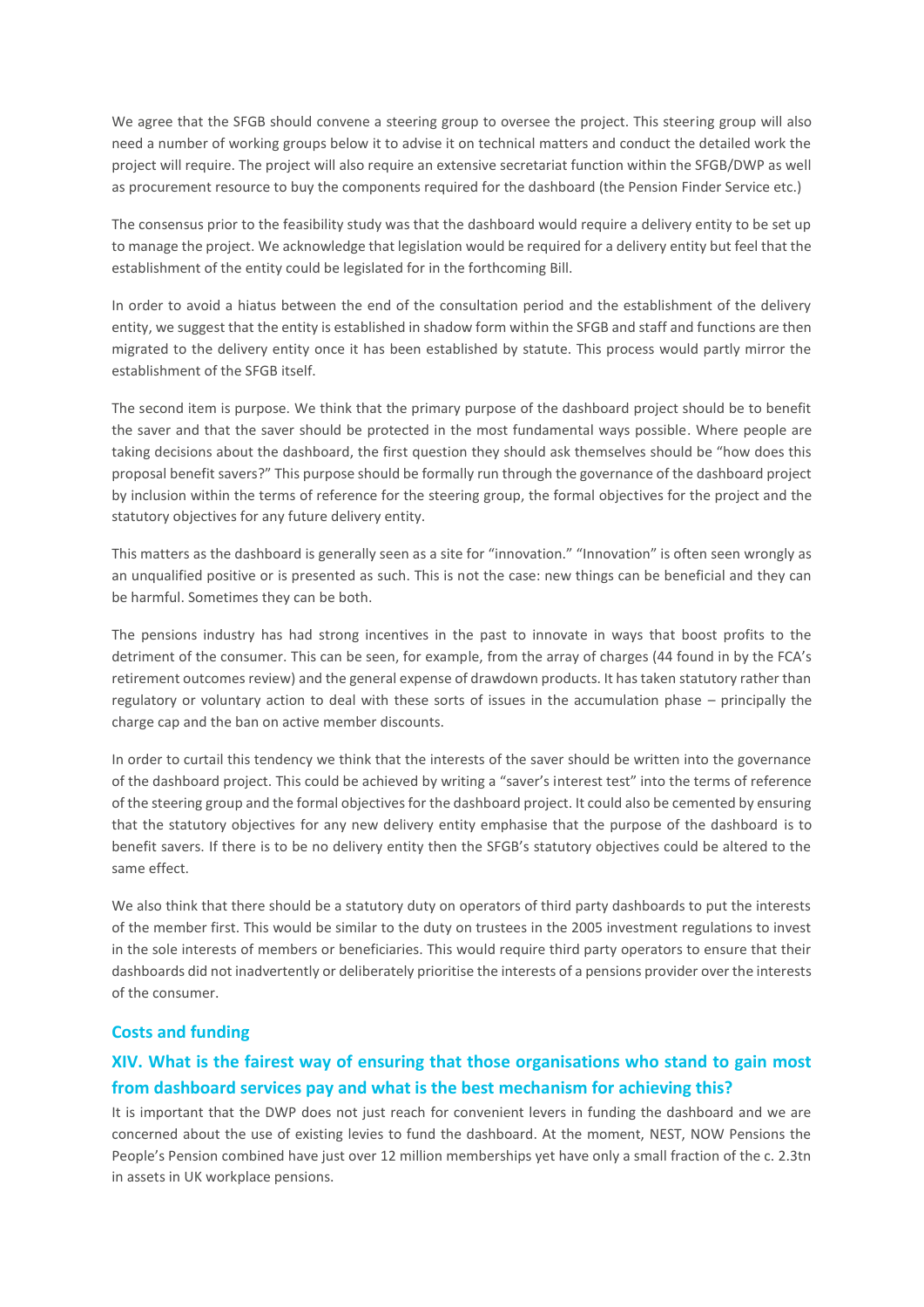This means that both NEST, NOW and the People's Pension pay a disproportionately large proportion of the general levy, the fraud compensation levy and the FRC levy. In the case of the FRC levy, the three largest master trusts by number of memberships are responsible for around a quarter of the total levy.

This means that a disproportionate proportion of the sector's regulatory overhead falls on schemes that cater largely to new savers brought into pension saving by automatic enrolment. If more costs are loaded onto existing levy structures, this will further shift the load of the levies towards new savers with smaller pots saving in volume providers. This is not equitable, partly for cost reasons, partly because newer savers with smaller pots will have less use for the dashboard than those with larger pots who are closer to retirement.

While there is a need to fund the dashboard in the short term, there is a good case for considering the reform of the pension sector's levies such that they are on a consistent basis. The general levy operates a banded per member rate, the FRC levy is levied per member only on schemes with more than 5,000 memberships and the FCF levy is run on a per member basis. This is not equitable and lacks a coherent rationale. It is ripe for review.

Furthermore, if the dashboard project progresses to multiple dashboards, DWP and TPR should consider recouping costs through licensing. In this instance, providing a dashboard would be a regulated activity and the authorising entity could charge for applications or could charge an ongoing fee for the right to operate a dashboard. This would ensure that those seeking to derive a commercial benefit from the operation of a dashboard would pay a proportionate share of the costs of the system.

As we mentioned in our answer to the first question, DWP should also consider cost savings to schemes that might accrue from delivering communications through the dashboard. This matters as scheme members ultimately pay for communications through charges and there is no point duplicating material through conventional communications when it may be better provided through the dashboard.

#### **General**

**XV. Do you have any other comments on the proposed delivery model and consumer offer?** We attach our pensions dashboard infographic in Annex A